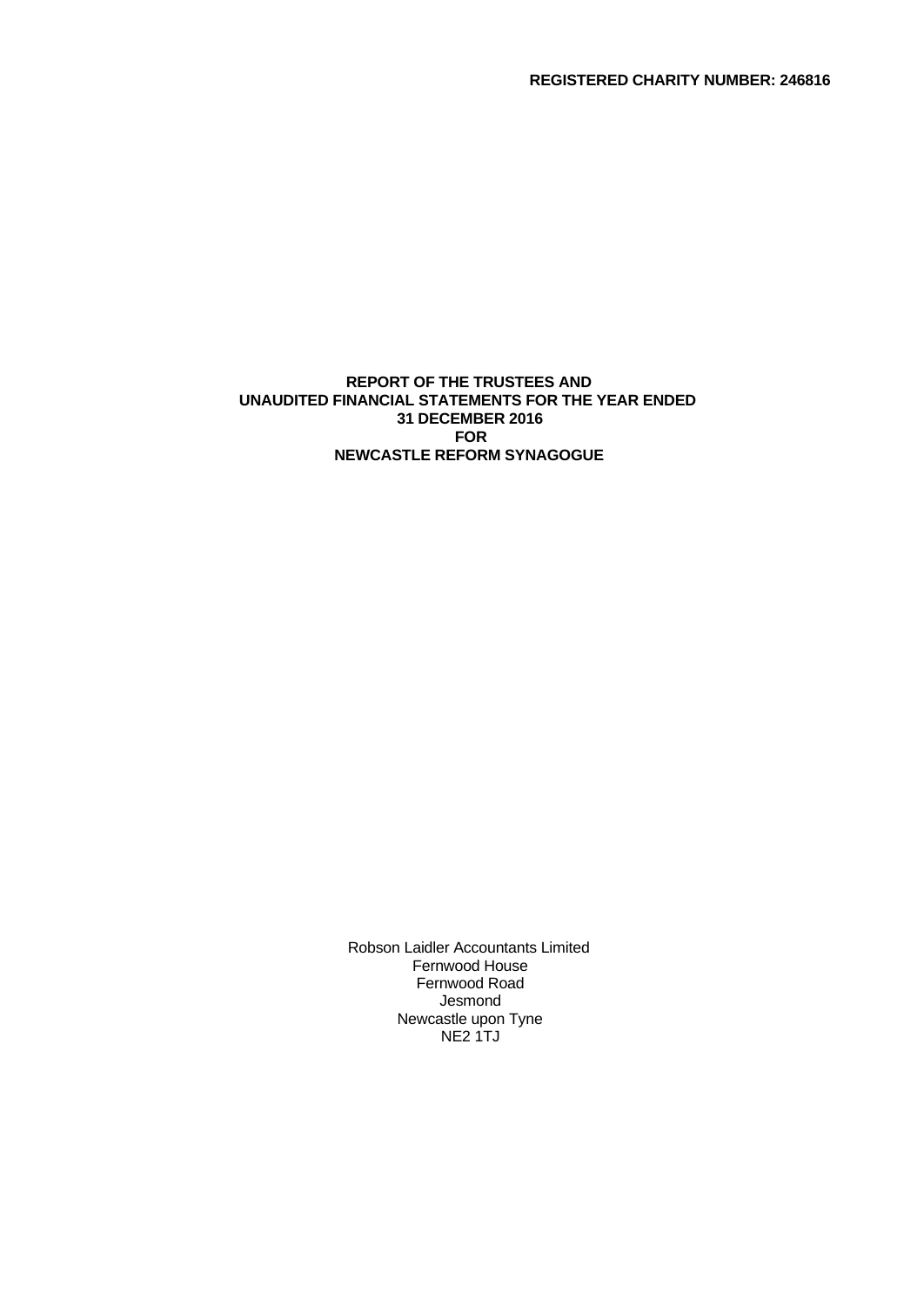# **CONTENTS OF THE FINANCIAL STATEMENTS FOR THE YEAR ENDED 31 DECEMBER 2016**

|                                          | Page    |  |
|------------------------------------------|---------|--|
| Report of the Trustees                   | 1 to 4  |  |
| Independent Examiner's Report            | 5       |  |
| <b>Statement of Financial Activities</b> | 6       |  |
| <b>Balance Sheet</b>                     | 7       |  |
| Notes to the Financial Statements        | 8 to 14 |  |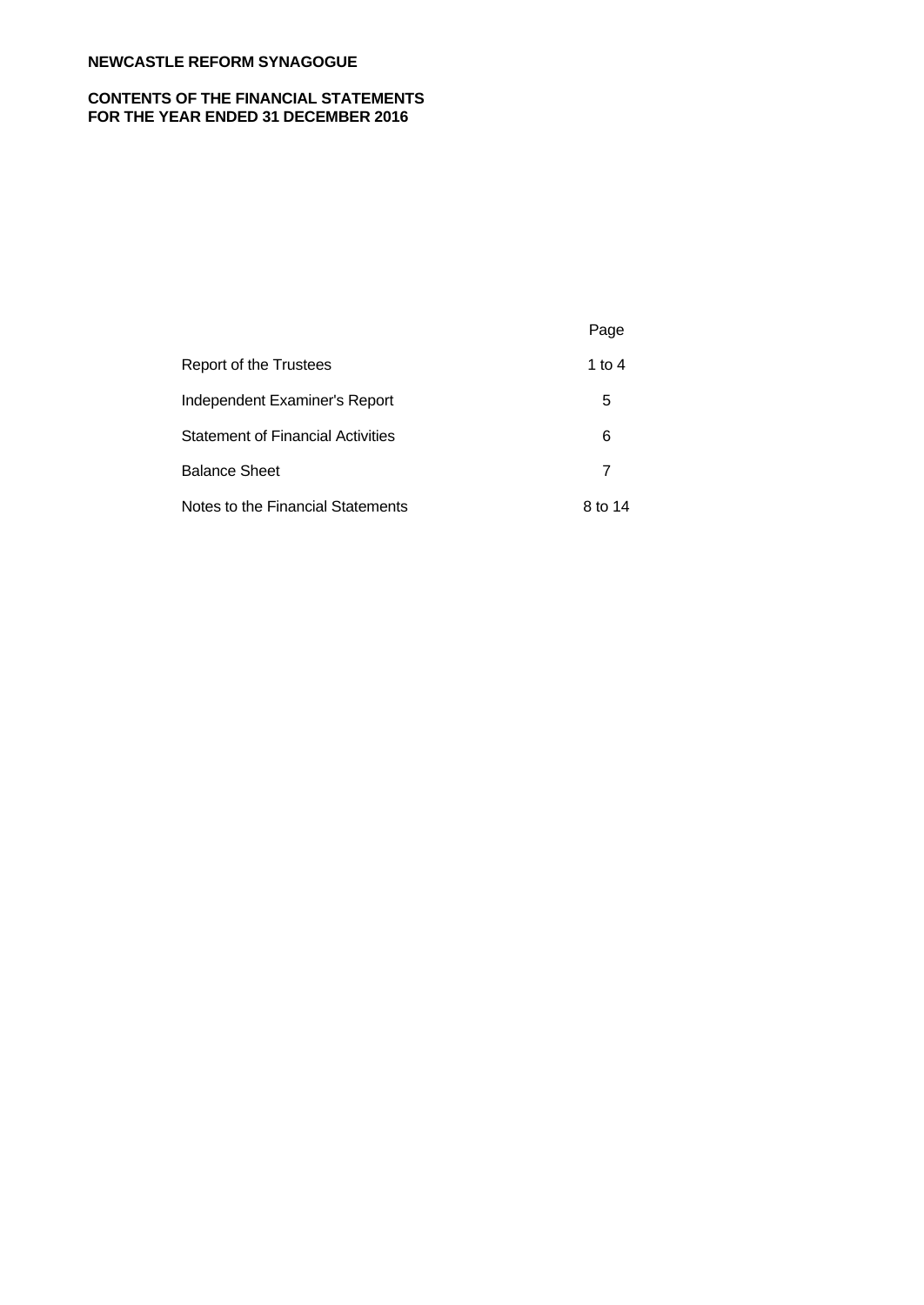## **REPORT OF THE TRUSTEES FOR THE YEAR ENDED 31 DECEMBER 2016**

The trustees present their report with the financial statements of the charity for the year ended 31 December 2016. The trustees have adopted the provisions of Accounting and Reporting by Charities: Statement of Recommended Practice applicable to charities preparing their accounts in accordance with the Financial Reporting Standard applicable in the UK and Republic of Ireland (FRS 102) (effective 1 January 2015).

# **OBJECTIVES AND ACTIVITIES**

## **Objectives and aims**

The synagogue is an unincorporated association formed and managed by its members with the objective of providing and maintaining a place or places of public worship and for the furtherance and advancement of religious, educational and charitable objectives. The synagogue is affiliated to the Movement for Reform Judaism (formerly The Reform Synagogues of Great Britain) and is guided by their practices whilst maintaining its independence under the constitution. The affairs of the synagogue are managed by its members in general meetings and in accordance with its constitution and the rules of the synagogue.

### **Significant activities**

The principle activities of the synagogue are the maintenance of the synagogue building at The Croft, Newcastle upon Tyne for divine services and public worship, provision of religious education and support of charitable activities. The charity operates a Prayer House and cemetery plots at Preston Cemetery, North Shields, and a burial scheme for this cemetery.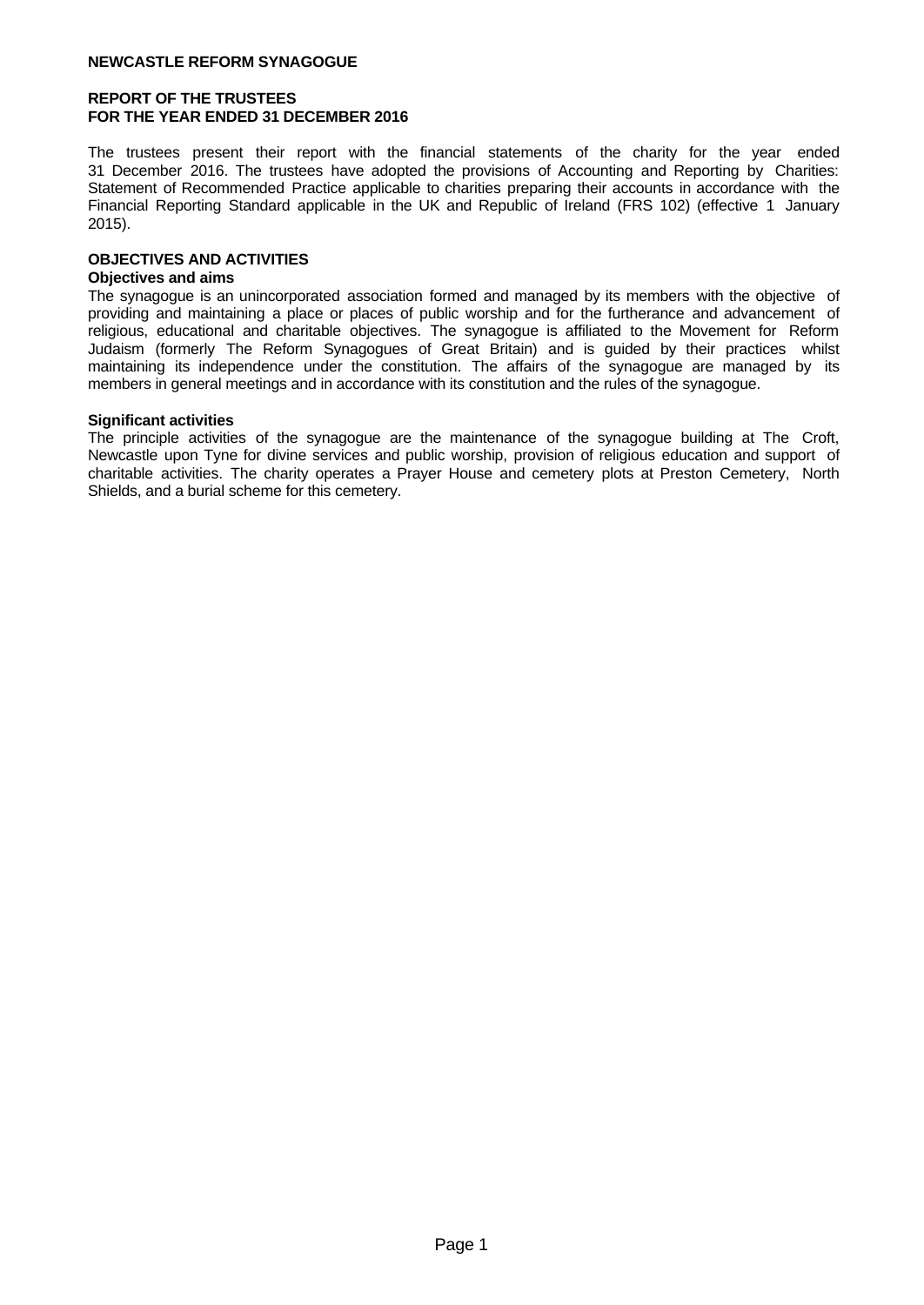## **REPORT OF THE TRUSTEES FOR THE YEAR ENDED 31 DECEMBER 2016**

# **OBJECTIVES AND ACTIVITIES**

#### **Public benefit**

In shaping our objectives for the year and planning our activities, the trustees have considered the Charity Commission's guidance on public benefit, including the guidance 'public benefit: running a charity (PB2)'.

The Charity carries out a wide range of activities in pursuance of its aims and objectives. The Trustees consider that these activities, outlined below, provide benefit to Synagogue members, the Jewish community and the public of Newcastle and Tyne and Wear.

The Charity provides a centre for our prayers and worship and for the activities associated with our faith. The Synagogue is open weekly for religious services and at additional times to celebrate religious festivals. A communal meal is prepared monthly after the evening service for Synagogue members, Jewish students studying at local universities and invited members of the local community, presenting an opportunity for attendees to participate in / observe a religious service followed by liaison between communities in a social environment.

A number of Trustees and members are involved in organising and participating in events for Holocaust Memorial Day held by local organisations and Local Authorities in Newcastle, North Tyneside, Sunderland and throughout the Tyne and Wear area. Services are held in the Synagogue to remember the Holocaust. One of our members, a Holocaust survivor, visits local organisations to talk about Judaism and the Holocaust, using his own experiences as a basis. A special service was held to commemorate the Srebrenica Massacre for which the lay reader involved (a Trustee) was nominated for an award for Remembering Srebrenica's inaugural 'Cohesive Society Award'.

The Charity also organises regular education classes for children and adults, singing practice and pre-service discussions of selected readings from the Scriptures which are well received and are well supported by the community. Cultural activities are organised, such as a bi-monthly Book Group and a Play Reading Group, which are open to members and non-members. Social events are regularly held for Synagogue members; these are often attended by those from the wider North East Jewish community. The Council is constantly looking for additional activities for members' participation.

The Charity hosts many visits of schools and colleges, Scouts, Faith groups and other local groups from throughout the North of England (from Cumbria to Teesside, as well as more local groups). In the year under review there were 42 visits from 33 different organisations (some bringing more than one group), welcoming about 1480 children and their accompanying adults to our Synagogue, as well as 51 adults in 3 separate groups. These are all hosted by our small group of volunteers. In addition (not included in the above figures), members have also gone out to Rotary Clubs, schools and places of worship to give talks on Judaism. Inter-Faith meetings are also held in the Synagogue. Members are active in the Newcastle branch of the Council of Christians and Jews and joint social events are hosted in the Synagogue. Such activities provide education, aid social cohesion and facilitate inter-faith dialogue.

The Charity took part in National Mitzvah Day (the aim of which is to make a difference to the neighbouring community) hosting an education event and clothing collection which was extremely well supported by members and their children. Each year the Charity runs an appeal for Kol Nidre which benefits a local charity nominated by members. Synagogue members regularly assist the West End Refugee Centre and the Peoples' Kitchen by volunteering as well as donating goods.

A legacy from one of our members is being used to develop a Jewish Archive and Exhibition of Jewish life in Newcastle and the North East Region. Members are working closely on this project with Newcastle City Libraries and Tyne and Wear Museums Service with the aim of establishing a permanent exhibit within the Discovery Museum, Newcastle-upon-Tyne.

#### **Volunteers**

During the year the charity had 10 (2015: 10) volunteers in addition to its Trustees.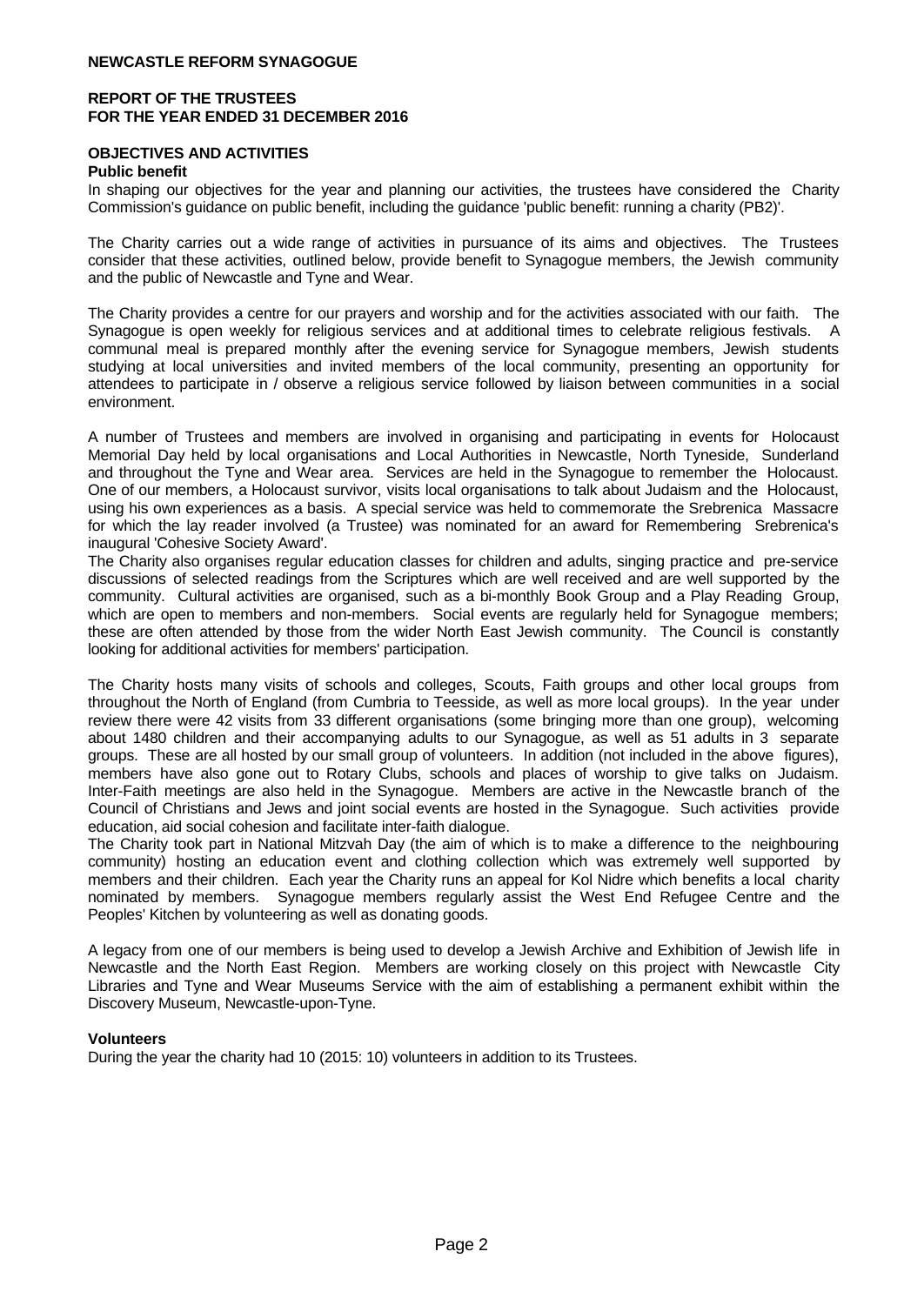## **REPORT OF THE TRUSTEES FOR THE YEAR ENDED 31 DECEMBER 2016**

## **ACHIEVEMENT AND PERFORMANCE**

#### **Charitable activities**

The charity received donations and gift aid totalling £10,886 (2015: £10,080).

A reduction in support costs have led to an increase in total net income, with a surplus in the period of £6,363 of which £2,095 (2015: £2,026 deficit) is from the Charity's normal operating activities and £4,268 relates to the gain on the revaluation of investments.

Although the repairs and renewals balance appears higher than in 2015, we received a government grant of £3,505 to upgrade our security systems including our CCTV.This grant has meant the reduction of repair costs for the charity and has therefore helped us maintain a cash surplus this year.

The trustees feel that they would be able to continue the current activities of the charity in the event of a decline in membership.

# **FINANCIAL REVIEW**

### **Reserves policy**

At the end of the year the charity had restricted funds of £58,526 (2015: £54,399) and unrestricted funds of £570,944 (2015: £568,707) of which £303,205 (2015: £289,960) are considered as free reserves.

The trustees have established a policy whereby the unrestricted funds not committed or invested in tangible fixed assets ("The Free Reserves") held by the Charity should represent 5 years of the resources expended, this has been agreed as a sufficient level with regards to the current economic climate, the decline in subscription income and the potential requirement of a rabbi salary. The charity has been able to maintain the general reserves at this level at 31 December 2016.

#### **FUTURE PLANS**

The synagogue and community are committed to the maintenance and expansion of the religious, educational and charitable activities.

#### **STRUCTURE, GOVERNANCE AND MANAGEMENT**

#### **Governing document**

The charity is an unincorporated charity, constituted under a trust deed dated 3 March 1966 and is a registered charity, number 246816.

#### **Recruitment and appointment of new trustees**

The charity is managed by a Council of trustees. Trustees are elected at the Annual General Meeting. Meetings of the Council of trustees are held at least bi-monthly (with the exception of August).

#### **REFERENCE AND ADMINISTRATIVE DETAILS**

**Registered Charity number** 246816

#### **Principal address**

c/o Newcastle Reform Synagogue The Croft off Kenton Road Gosforth Newcastle upon Tyne NE3 4RF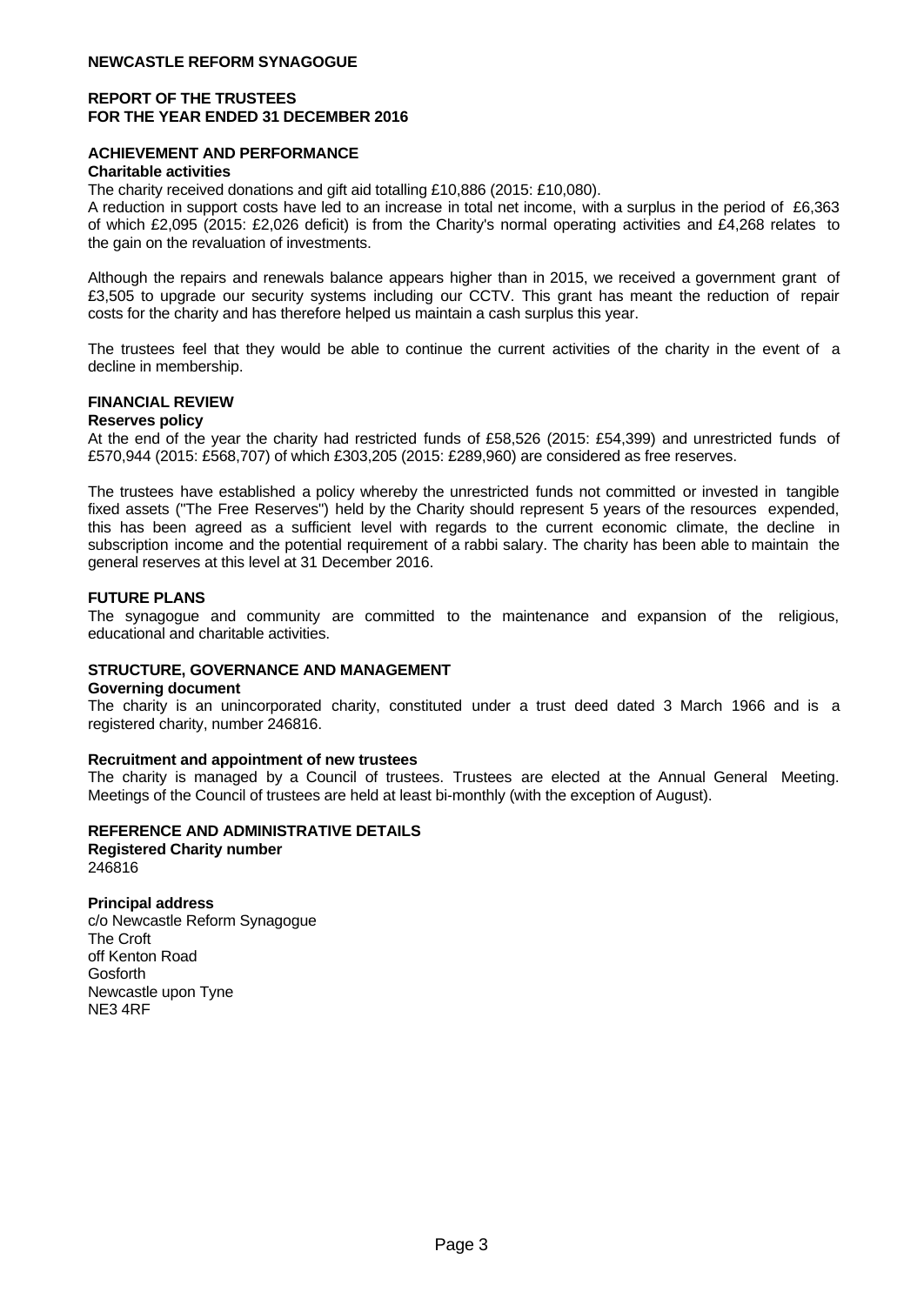## **REPORT OF THE TRUSTEES FOR THE YEAR ENDED 31 DECEMBER 2016**

#### **REFERENCE AND ADMINISTRATIVE DETAILS**

| <b>Trustees</b>                |                   |                     |
|--------------------------------|-------------------|---------------------|
| Mrs G Bernstone                |                   |                     |
| Mr I Cohen                     |                   | - resigned $5.6.16$ |
| Miss G Mandell                 | Hon Secretary     |                     |
| Mrs S Rowlands                 |                   |                     |
| Mr C Scott                     |                   |                     |
| Miss P Statt                   |                   |                     |
| Mr A Wortman<br>Mr A Reid      | Chair             |                     |
| Mrs L A Huddart                |                   | - appointed 5.6.16  |
| Mrs L Scott                    | <b>Vice Chair</b> |                     |
| Mrs H Bussell                  | Treasurer         |                     |
| Mr T Benson                    |                   | - resigned $5.6.16$ |
| Mrs B Berg                     |                   |                     |
| Mr D Luper                     |                   |                     |
| Mrs R Heyman                   |                   |                     |
| Mrs J Edwards                  |                   |                     |
| Mr D Steen                     |                   | - appointed 5.6.16  |
|                                |                   |                     |
| <b>Honorary Life President</b> |                   |                     |
| Mrs B Dinsdale                 |                   |                     |
| Mr G Loble                     |                   |                     |
| Independent examiner           |                   |                     |

Robson Laidler Accountants Limited Fernwood House Fernwood Road Jesmond Newcastle upon Tyne NE2 1TJ

Approved by order of the board of trustees on 30 May 2017 and signed on its behalf by:

Mr A Wortman - Trustee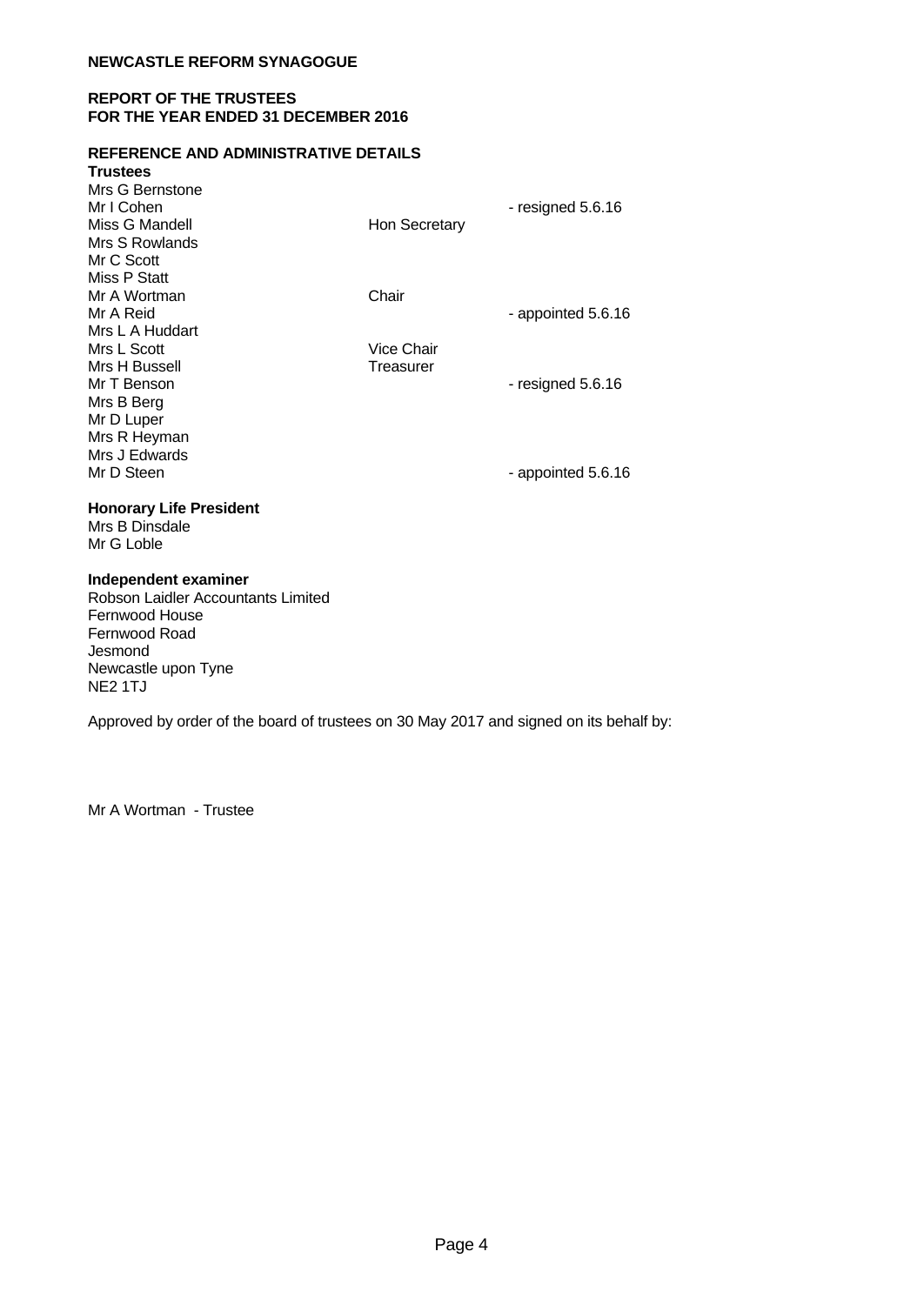# **INDEPENDENT EXAMINER'S REPORT TO THE TRUSTEES OF NEWCASTLE REFORM SYNAGOGUE**

I report on the accounts for the year ended 31 December 2016 set out on pages six to fourteen.

## **Respective responsibilities of trustees and examiner**

The charity's trustees are responsible for the preparation of the accounts. The charity's trustees consider that an audit is not required for this year (under Section 144(2) of the Charities Act 2011 (the 2011 Act)) and that an independent examination is required.

It is my responsibility to:

- examine the accounts under Section 145 of the 2011 Act
- to follow the procedures laid down in the General Directions given by the Charity Commission (under Section 145(5)(b) of the 2011 Act); and
- to state whether particular matters have come to my attention.

#### **Basis of the independent examiner's report**

My examination was carried out in accordance with the General Directions given by the Charity Commission. An examination includes a review of the accounting records kept by the charity and a comparison of the accounts presented with those records. It also includes consideration of any unusual items or disclosures in the accounts, and seeking explanations from you as trustees concerning any such matters. The procedures undertaken do not provide all the evidence that would be required in an audit, and consequently no opinion is given as to whether the accounts present a 'true and fair view ' and the report is limited to those matters set out in the statements below.

#### **Independent examiner's statement**

In connection with my examination, no matter has come to my attention:

- (1) which gives me reasonable cause to believe that, in any material respect, the requirements
	- to keep accounting records in accordance with Section 130 of the 2011 Act; and
	- to prepare accounts which accord with the accounting records and to comply with the accounting requirements of the 2011 Act

have not been met; or

(2) to which, in my opinion, attention should be drawn in order to enable a proper understanding of the accounts to be reached.

Michael Smith FCCA Robson Laidler Accountants Limited Fernwood House Fernwood Road **Jesmond** Newcastle upon Tyne NE2 1TJ

30 May 2017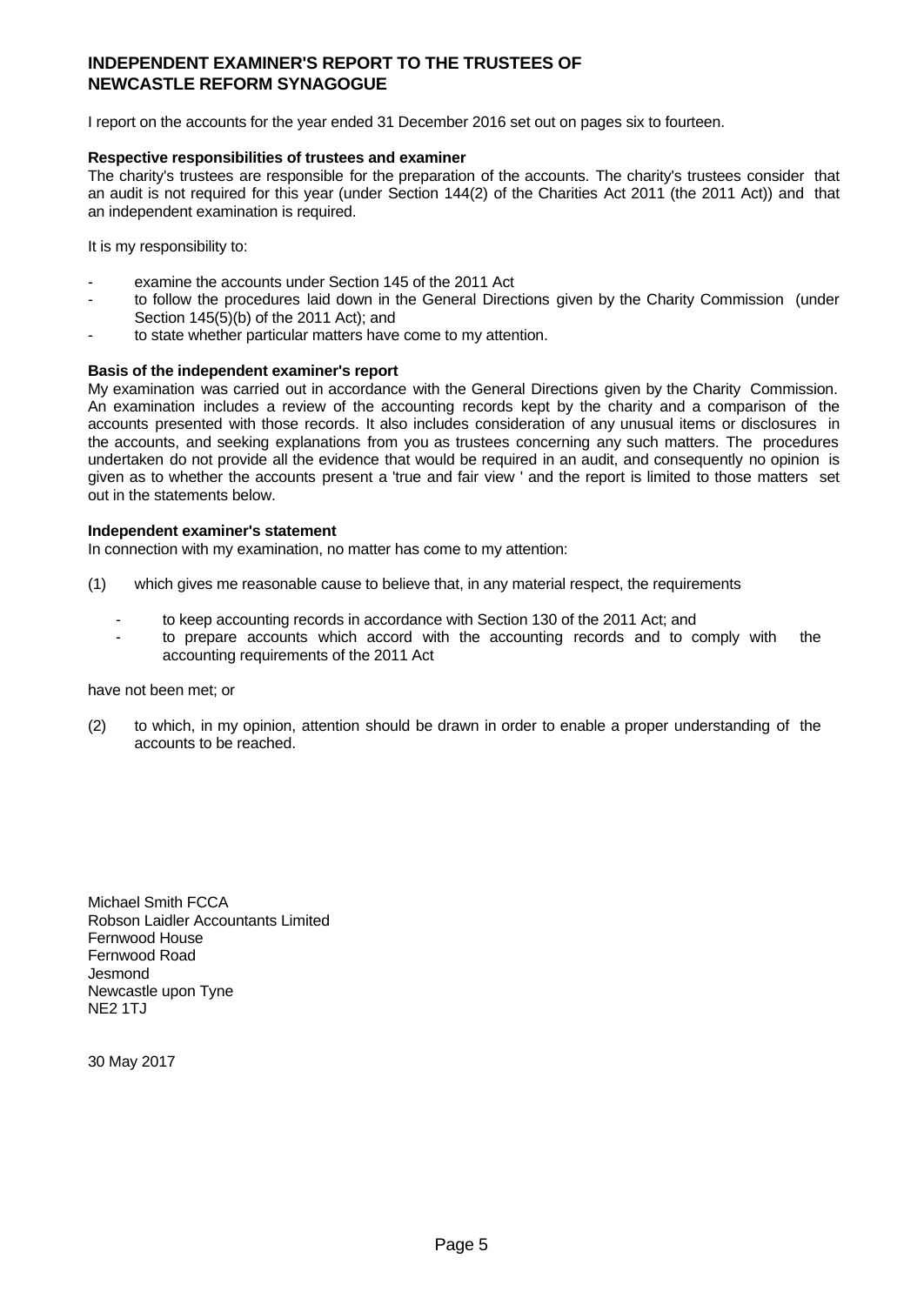## **STATEMENT OF FINANCIAL ACTIVITIES FOR THE YEAR ENDED 31 DECEMBER 2016**

|                                    |                |                     |                   | 2016         | 2015        |
|------------------------------------|----------------|---------------------|-------------------|--------------|-------------|
|                                    |                | <b>Unrestricted</b> | <b>Restricted</b> | <b>Total</b> | Total       |
|                                    |                | funds               | funds             | funds        | funds       |
|                                    |                |                     |                   |              | as restated |
|                                    | <b>Notes</b>   | £                   | £                 | £            | £           |
| <b>INCOME AND ENDOWMENTS FROM</b>  |                |                     |                   |              |             |
| Donations and legacies             | $\overline{2}$ | 44,022              | 5,141             | 49,163       | 52,938      |
| Other trading activities           | 3              | 4,036               |                   | 4,036        | 2,486       |
| Investment income                  | 4              | 5,964               |                   | 5,964        | 5,073       |
| Other income                       |                | 950                 |                   | 950          | 1,291       |
| <b>Total</b>                       |                | 54,972              | 5,141             | 60,113       | 61,788      |
| <b>EXPENDITURE ON</b>              |                |                     |                   |              |             |
| Raising funds                      |                | 1,444               |                   | 1,444        | 1,518       |
| <b>Charitable activities</b>       | 5              |                     |                   |              |             |
| Advancement of religion            |                | 51,291              |                   | 51,291       | 48,158      |
| <b>Burial costs</b>                |                |                     | 5,282             | 5,282        | 13,648      |
| <b>Total</b>                       |                | 52,735              | 5,282             | 58,017       | 63,324      |
| Net gains/(losses) on investments  |                |                     | 4,268             | 4,268        | (491)       |
| <b>NET INCOME/(EXPENDITURE)</b>    |                | 2,237               | 4,127             | 6,364        | (2,027)     |
| <b>RECONCILIATION OF FUNDS</b>     |                |                     |                   |              |             |
| <b>Total funds brought forward</b> |                | 568,707             | 54,399            | 623,106      | 625,133     |
| <b>TOTAL FUNDS CARRIED FORWARD</b> |                | 570,944             | 58,526            | 629,470      | 623,106     |

## **CONTINUING OPERATIONS**

All income and expenditure has arisen from continuing activities.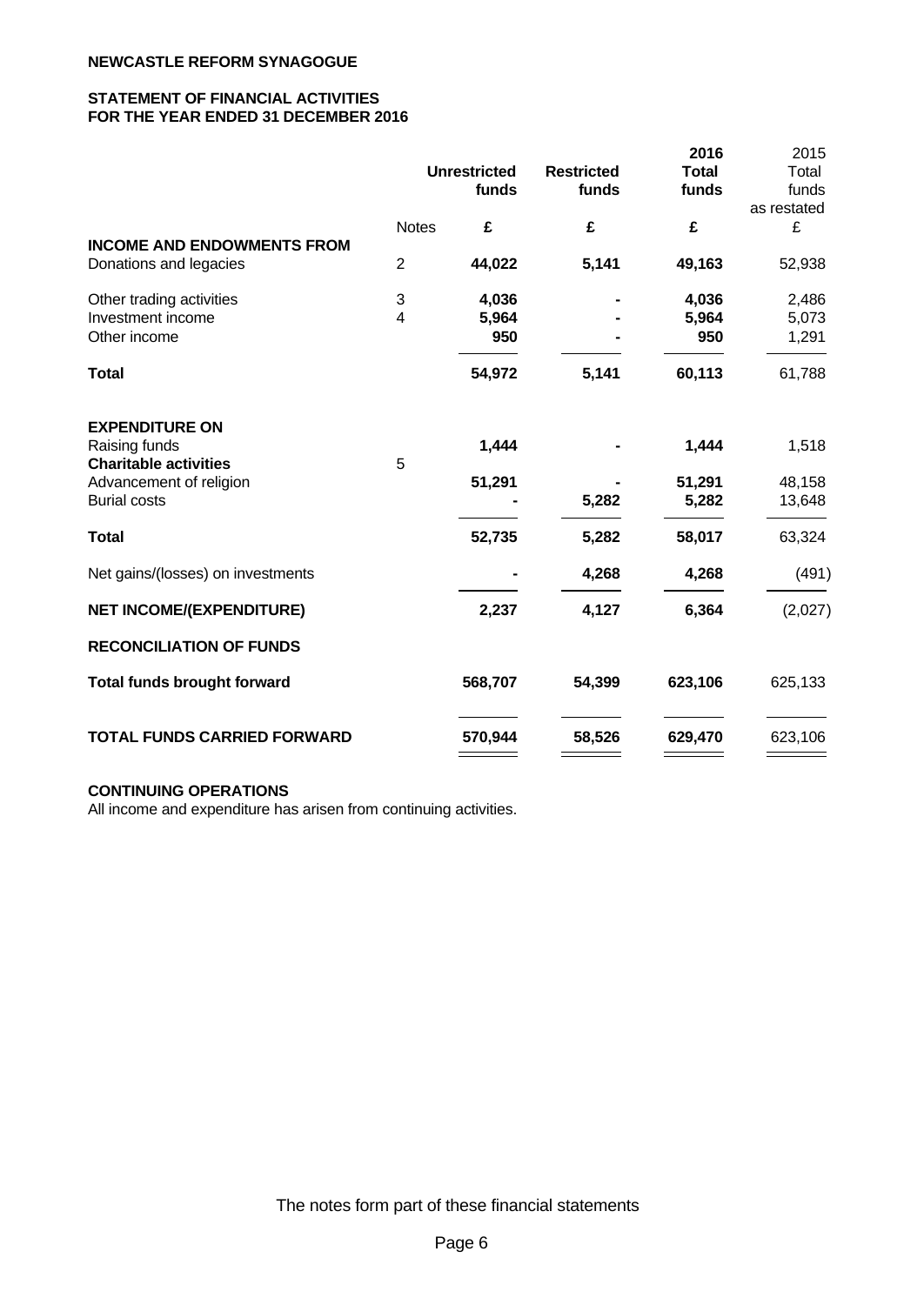## **BALANCE SHEET AT 31 DECEMBER 2016**

|                                     |              |                     |                   | 2016         | 2015        |
|-------------------------------------|--------------|---------------------|-------------------|--------------|-------------|
|                                     |              | <b>Unrestricted</b> | <b>Restricted</b> | <b>Total</b> | Total       |
|                                     |              | funds               | funds             | funds        | funds       |
|                                     |              |                     |                   |              | as restated |
|                                     | <b>Notes</b> | £                   | £                 | £            | £           |
| <b>FIXED ASSETS</b>                 |              |                     |                   |              |             |
| Tangible assets                     | 9            | 264,893             |                   | 264,893      | 275,901     |
| Investments                         | 10           |                     | 33,777            | 33,777       | 29,509      |
|                                     |              | 264,893             | 33,777            | 298,670      | 305,410     |
| <b>CURRENT ASSETS</b>               |              |                     |                   |              |             |
| <b>Stocks</b>                       | 11           | 300                 |                   | 300          | 300         |
| <b>Debtors</b>                      | 12           | 33,824              |                   | 33,824       | 29,796      |
| Cash at bank and in hand            |              | 307,587             | 28,606            | 336,193      | 324,377     |
|                                     |              | 341,711             | 28,606            | 370,317      | 354,473     |
| <b>CREDITORS</b>                    |              |                     |                   |              |             |
| Amounts falling due within one year | 13           | (35,660)            | (3,857)           | (39, 517)    | (36, 777)   |
| <b>NET CURRENT ASSETS</b>           |              | 306,051             | 24,749            | 330,800      | 317,696     |
| TOTAL ASSETS LESS CURRENT           |              |                     |                   |              |             |
| <b>LIABILITIES</b>                  |              | 570,944             | 58,526            | 629,470      | 623,106     |
| <b>NET ASSETS</b>                   |              | 570,944             | 58,526            | 629,470      | 623,106     |
| <b>FUNDS</b>                        | 14           |                     |                   |              |             |
| Unrestricted funds                  |              |                     |                   | 570,944      | 568,707     |
| Restricted funds                    |              |                     |                   | 58,526       | 54,399      |
| <b>TOTAL FUNDS</b>                  |              |                     |                   | 629,470      | 623,106     |
|                                     |              |                     |                   |              |             |
|                                     |              |                     |                   |              |             |

The financial statements were approved by the Board of Trustees on 30 May 2017 and were signed on its behalf by:

Mr A Wortman -Trustee

Mrs H Bussell -Trustee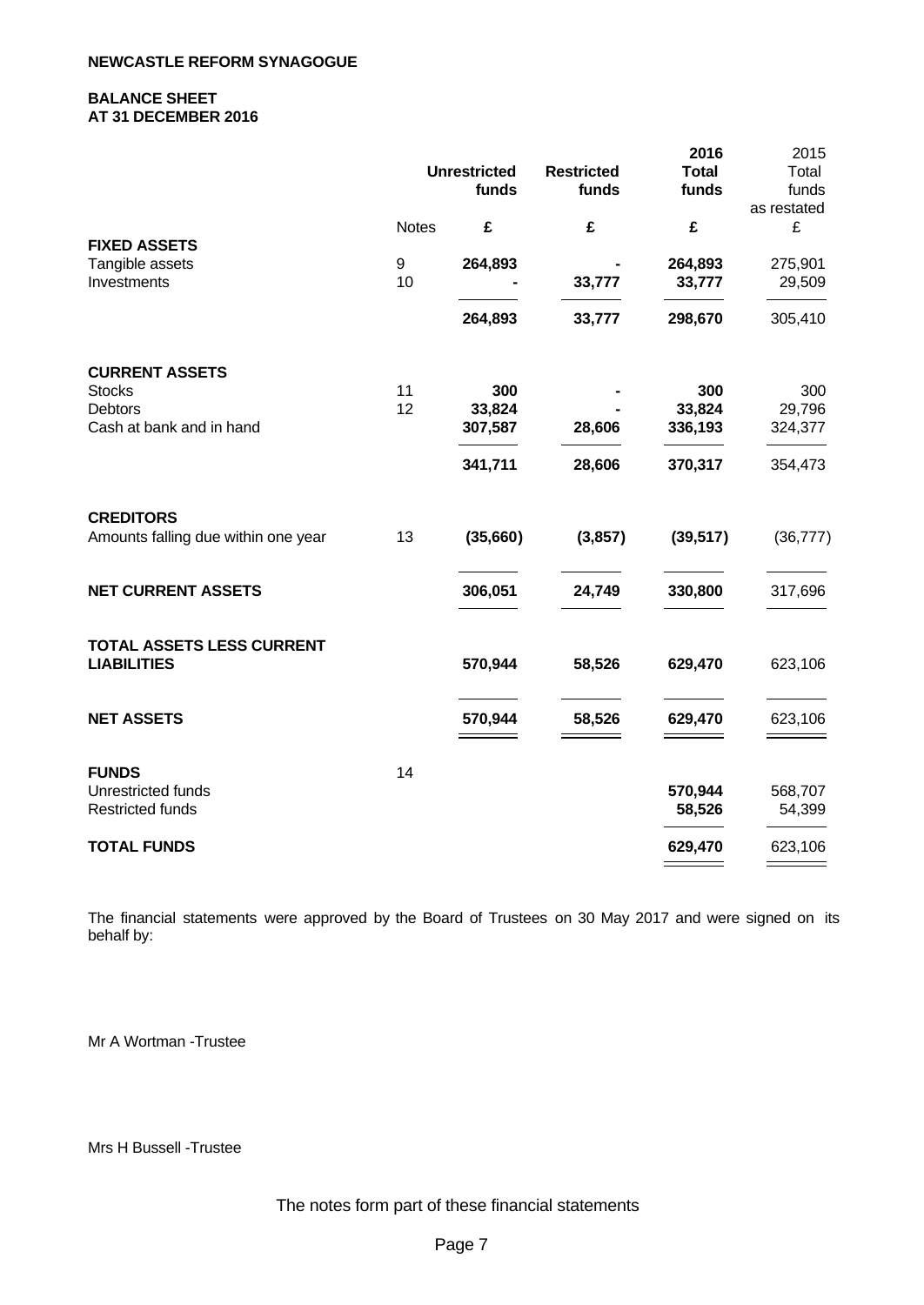#### **NOTES TO THE FINANCIAL STATEMENTS FOR THE YEAR ENDED 31 DECEMBER 2016**

#### **1. ACCOUNTING POLICIES**

#### **Basis of preparing the financial statements**

The financial statements of the charity, which is a public benefit entity under FRS 102, have been prepared in accordance with the Charities SORP (FRS 102) 'Accounting and Reporting by Charities: Statement of Recommended Practice applicable to charities preparing their accounts in accordance with the Financial Reporting Standard applicable in the UK and Republic of Ireland (FRS 102) (effective 1 January 2015)', Financial Reporting Standard 102 'The Financial Reporting Standard applicable in the UK and Republic of Ireland'EFA, the and the Charities Act 2011. The financial statements have been prepared under the historical cost convention with the exception of investments which are included at market value, as modified by the revaluation of certain assets.

The financial statements have been prepared on a going concern basis on the ground that current and future sources of funding or support will be more than adequate for the charity's needs. The Trustees have considered a period of 12 months from the balance sheet date and consider no further disclosures relating to the charity's ability to continue as a going concern need to be made.

Assets and liabilities are initially recognised at historical cost or transaction value unless otherwise stated in the relevant accounting policy note(s).

The financial accounts are prepared in Sterling (£).

#### **Significant estimates and judgements**

The preparation of the financial statements requires the Trustees to make judgements and estimates. The main areas where such judgements and estimates are made are in respect of recognition of income.

The charity has applied the following accounting policies:

#### **Income**

All income is recognised in the Statement of Financial Activities once the charity has entitlement to the funds, it is probable that the income will be received and the amount can be measured reliably.

#### **Expenditure**

Liabilities are recognised as expenditure as soon as there is a legal or constructive obligation committing the charity to that expenditure, it is probable that a transfer of economic benefits will be required in settlement and the amount of the obligation can be measured reliably. Expenditure is accounted for on an accruals basis and has been classified under headings that aggregate all cost related to the category. Where costs cannot be directly attributed to particular headings they have been allocated to activities on a basis consistent with the use of resources.

#### **Allocation and apportionment of costs**

#### **Tangible fixed assets**

Depreciation is provided at the following annual rates in order to write off each asset over its estimated useful life.

| Freehold property      | - 2% straight line basis  |
|------------------------|---------------------------|
| Leasehold prayer house | - 2% straight line basis  |
| Religious assets       | - 2% straight line basis  |
| Fixtures and fittings  | - 15% on reducing balance |

#### **Stocks**

Stock consists of purchased goods for resale. Stocks are valued at lower of cost and net realisable value. Items donated for resale or distribution are not included in the financial statements until they are sold or distributed.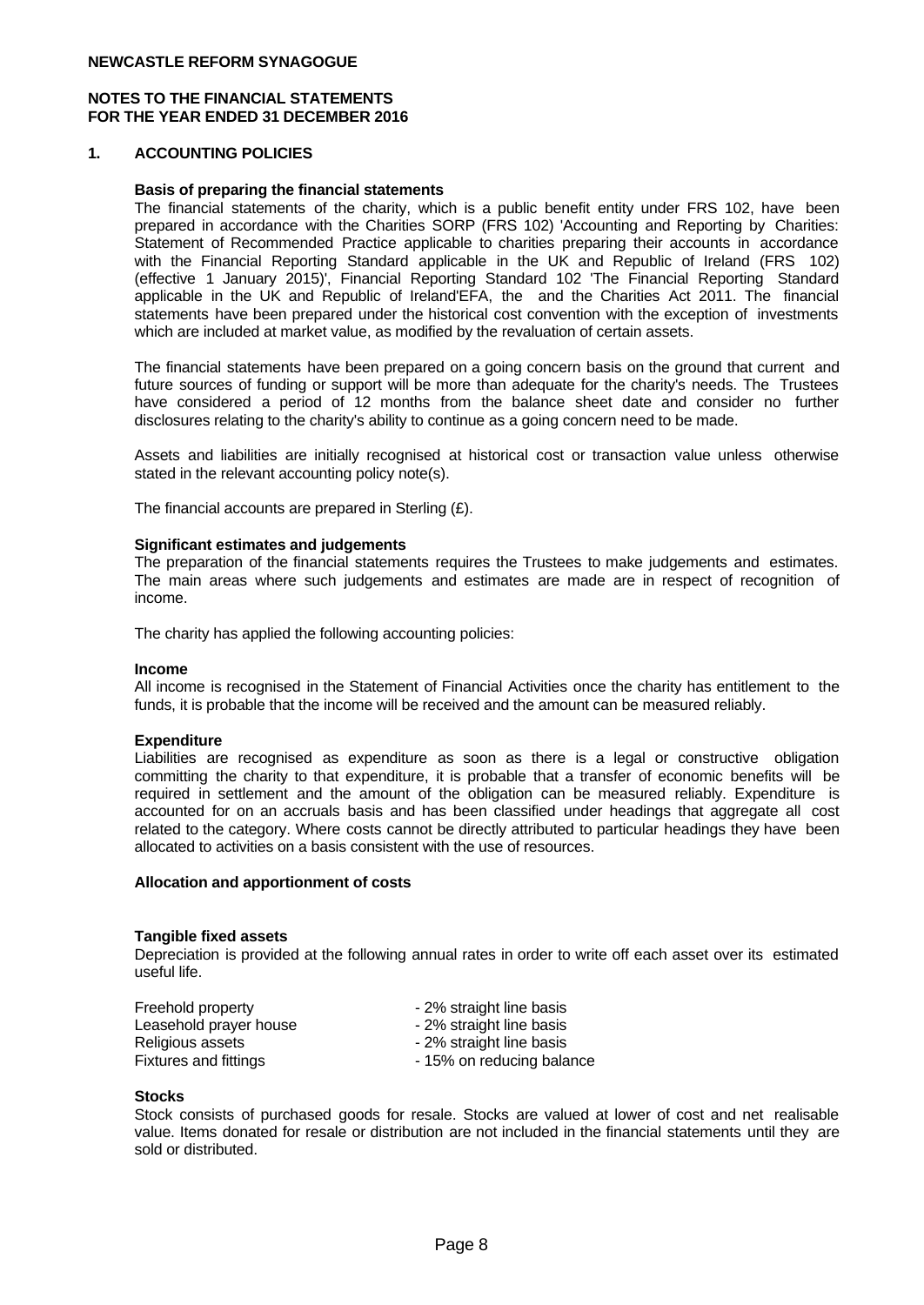#### **NOTES TO THE FINANCIAL STATEMENTS - CONTINUED FOR THE YEAR ENDED 31 DECEMBER 2016**

#### **1. ACCOUNTING POLICIES - continued**

#### **Taxation**

As a charity, Newcastle Reform Synagogue is exempt from tax on income and gains to the extent that these are applied to its charitable objects. No tax charges have arisen in the charity.

### **Fund accounting**

Unrestricted funds can be used in accordance with the charitable objectives at the discretion of the trustees.

Restricted funds can only be used for particular restricted purposes within the objects of the charity. Restrictions arise when specified by the donor or when funds are raised for particular restricted purposes.

Further explanation of the nature and purpose of each fund is included in the notes to the financial statements.

### **Fixed asset investments**

Investments are stated in the accounts at market value. Changes in value are taken to the Statement of Financial Activities.

# **2. DONATIONS AND LEGACIES**

|                                                         | 2016   | 2015        |
|---------------------------------------------------------|--------|-------------|
|                                                         |        | as restated |
|                                                         | £      | £           |
| Donations                                               | 5,513  | 4,420       |
| Gift aid                                                | 5,373  | 5,658       |
| Grants                                                  | 3,505  |             |
| Subscriptions                                           | 27,298 | 27,516      |
| <b>Burial scheme</b>                                    | 5,141  | 13,152      |
| Kol Nidre appeal                                        | 2,005  | 2,142       |
| <b>Board of Deputies</b>                                | 328    | 50          |
|                                                         | 49,163 | 52,938      |
| Grants received, included in the above, are as follows: | 2016   | 2015        |
|                                                         |        | as restated |
|                                                         | £      | £           |
| Government grant                                        | 3,505  |             |
| OTHER TRADING ACTIVITIES                                |        |             |
|                                                         |        |             |
|                                                         | 2016   | 2015        |
|                                                         |        | as restated |
|                                                         | r      | $\sim$      |

|                         | as restateu |                         |  |
|-------------------------|-------------|-------------------------|--|
|                         |             | £<br>~                  |  |
| Sale of religious items | 152         | 45                      |  |
| Social events           | 1,239       | 615                     |  |
| Guild social events     | 2,645       | 1,826                   |  |
|                         |             |                         |  |
|                         | 4,036       | 2,486                   |  |
|                         |             | $\qquad \qquad =\qquad$ |  |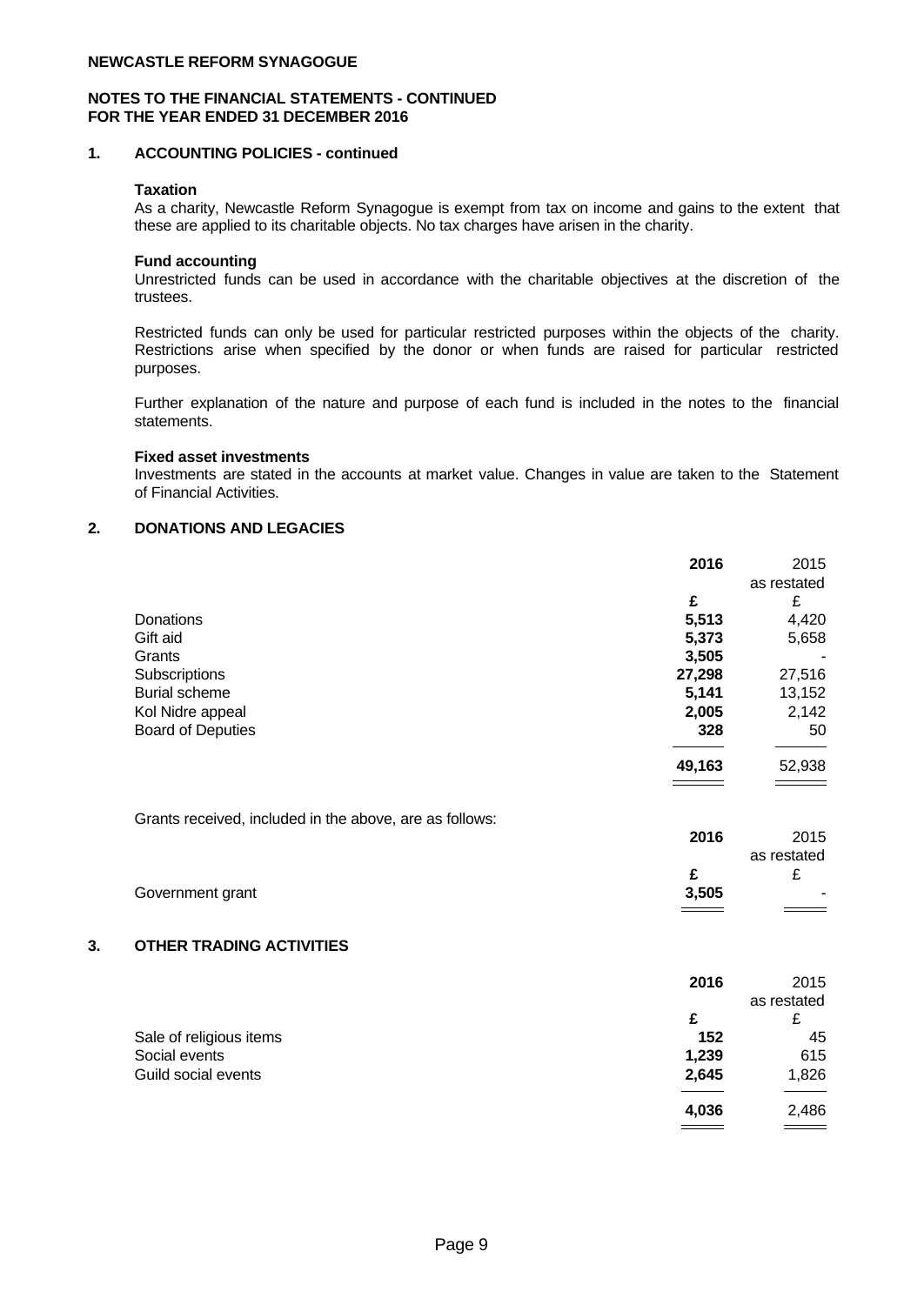#### **NOTES TO THE FINANCIAL STATEMENTS - CONTINUED FOR THE YEAR ENDED 31 DECEMBER 2016**

#### **4. INVESTMENT INCOME**

|                          | 2016                       | 2015        |
|--------------------------|----------------------------|-------------|
|                          |                            | as restated |
|                          | £                          | c<br>∼      |
| Deposit account interest | 5,666                      | 5,023       |
| Guild account interest   | 298                        | 50          |
|                          |                            |             |
|                          | 5,964                      | 5,073       |
|                          | $\equiv$ $\equiv$ $\equiv$ | _____       |

### **5. CHARITABLE ACTIVITIES COSTS**

|                         |                     | <b>Support</b> |               |
|-------------------------|---------------------|----------------|---------------|
|                         | <b>Direct costs</b> | costs          | <b>Totals</b> |
|                         |                     | (See note 6)   |               |
|                         | £                   |                | £             |
| Advancement of religion | 29,259              | 22,032         | 51,291        |
| <b>Burial costs</b>     | 5,282               | $\blacksquare$ | 5,282         |
|                         | 34,541              | 22,032         | 56,573        |
|                         |                     |                |               |

#### **6. SUPPORT COSTS**

| <b>Totals</b><br><b>Management</b><br>costs<br>4,156<br>22,032<br>17,876<br>Advancement of religion | Governance |  |  |
|-----------------------------------------------------------------------------------------------------|------------|--|--|
|                                                                                                     |            |  |  |
|                                                                                                     |            |  |  |
|                                                                                                     |            |  |  |

# **7. TRUSTEES' REMUNERATION AND BENEFITS**

No members of the management committee received any remuneration during the year.

#### **Trustees' expenses**

During the year £2,793 (2015: £2,828) was reimbursed to 7 (2015: 7) of the Trustees for expenses incurred in the course of their duties.

## **8. PRIOR YEAR ADJUSTMENT**

Following a review of the Restricted funds held by the charity the trustees have concluded that a number of the funds have been mis-categorised in the past and that in fact no such restriction exists.

The Prayer House reserve fund, Capital revaluation reserve and Building reserve fund are in fact funds which the Trustees have designated as representing the capital value of the fixed assets of the charity, as such these funds have been transferred to unrestricted designated funds.

The Kol Nidre appeal fund, Tree of Life fund and Siddur income fund were found to represent the unrestricted donations to the synagogue and as such have been transferred into general unrestricted funds.

These adjustments have been made within the comparative figures butdo not adjust the total funds held by the charity.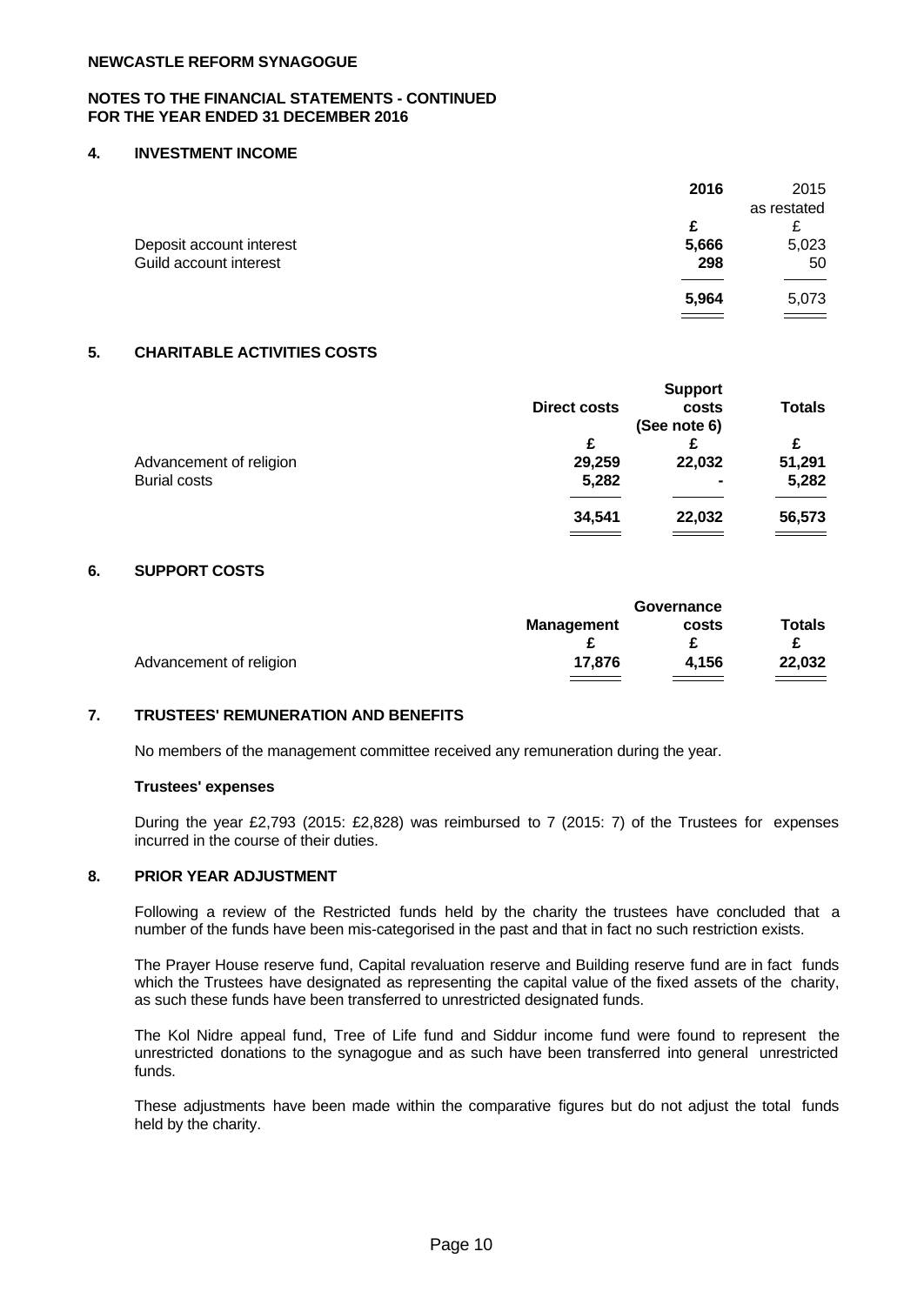### **NOTES TO THE FINANCIAL STATEMENTS - CONTINUED FOR THE YEAR ENDED 31 DECEMBER 2016**

# **9. TANGIBLE FIXED ASSETS**

|                                           |                                  | Leasehold            |                                 |                                      |                    |
|-------------------------------------------|----------------------------------|----------------------|---------------------------------|--------------------------------------|--------------------|
|                                           | <b>Freehold</b><br>property<br>£ | prayer<br>house<br>£ | <b>Religious</b><br>assets<br>£ | <b>Fixtures and</b><br>fittings<br>£ | <b>Totals</b><br>£ |
| <b>COST</b>                               |                                  |                      |                                 |                                      |                    |
| At 1 January 2016 and<br>31 December 2016 | 251,041                          | 26,259               | 73,980                          | 119,400                              | 470,680            |
| <b>DEPRECIATION</b>                       |                                  |                      |                                 |                                      |                    |
| At 1 January 2016                         | 89,516                           | 9,451                | 2,960                           | 92,852                               | 194,779            |
| Charge for year                           | 5,021                            | 525                  | 1,480                           | 3,982                                | 11,008             |
| At 31 December 2016                       | 94,537                           | 9,976                | 4,440                           | 96,834                               | 205,787            |
| <b>NET BOOK VALUE</b>                     |                                  |                      |                                 |                                      |                    |
| At 31 December 2016                       | 156,504                          | 16,283               | 69,540                          | 22,566                               | 264,893            |
| At 31 December 2015                       | 161,525                          | 16,808               | 71,020                          | 26,548                               | 275,901            |
|                                           |                                  |                      |                                 |                                      |                    |

In 2010 the synagogues fixed assets including fixtures and fittings, Torah Scrolls and silverware were revalued independently for insurance purposes. This has resulted in the religious assets being valued at £73,980, an increase of £53,980, and the fixtures and fittings being valued at £118,503, an increase of £58,180.

The trustees are not aware of any material changes since the last revaluation.

The Synagogue also has to insure the Torah Scroll 2 which belongs the the Czech Memorial Trust No 831.

# **10. FIXED ASSET INVESTMENTS**

|                                                          | <b>Listed</b><br>investments<br>£ |
|----------------------------------------------------------|-----------------------------------|
| <b>MARKET VALUE</b><br>At 1 January 2016<br>Revaluations | 29,509<br>4,268                   |
| At 31 December 2016                                      | 33,777                            |
| <b>NET BOOK VALUE</b><br>At 31 December 2016             | 33,777                            |
| At 31 December 2015                                      | 29,509                            |

There were no investment assets outside the UK.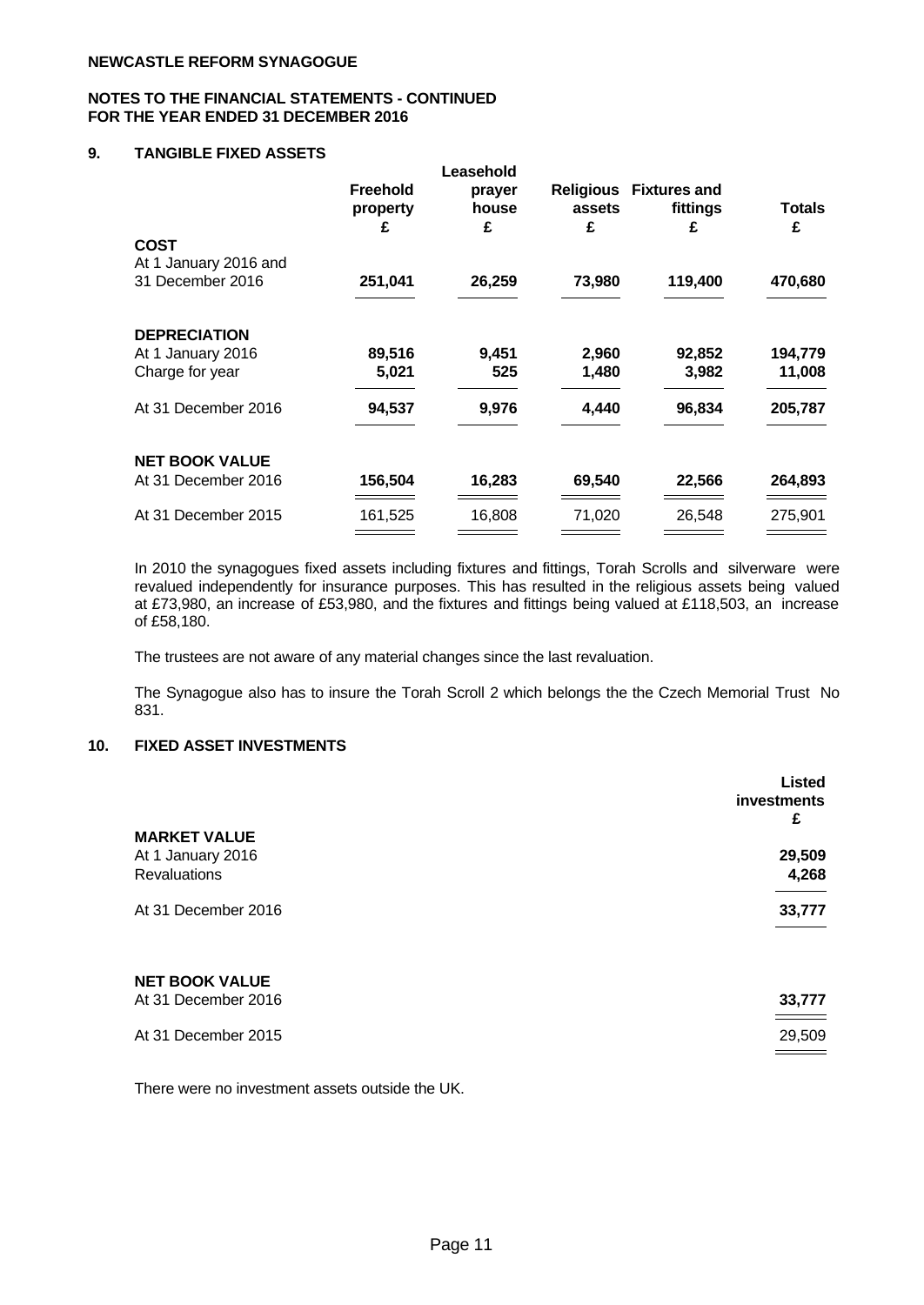## **NOTES TO THE FINANCIAL STATEMENTS - CONTINUED FOR THE YEAR ENDED 31 DECEMBER 2016**

## **11. STOCKS**

|               | 2016   | 2015          |  |
|---------------|--------|---------------|--|
|               |        | as restated   |  |
|               | ∼<br>~ | ~             |  |
| <b>Stocks</b> | 300    | 300           |  |
|               |        | $\sim$ $\sim$ |  |

# **12. DEBTORS: AMOUNTS FALLING DUE WITHIN ONE YEAR**

|                                | 2016   | 2015        |
|--------------------------------|--------|-------------|
|                                |        | as restated |
|                                | £      | ∼           |
| Trade debtors                  | 24,111 | 20,725      |
| Gift aid recoverable           | 5,400  | 5,377       |
| Prepayments and accrued income | 4,313  | 3,694       |
|                                |        |             |
|                                | 33,824 | 29,796      |

# **13. CREDITORS: AMOUNTS FALLING DUE WITHIN ONE YEAR**

|                  | 2016   | 2015        |
|------------------|--------|-------------|
|                  |        | as restated |
|                  | £      | £           |
| Trade creditors  | 5,795  | 5,457       |
| Deferred income  | 32,046 | 29,595      |
| Accrued expenses | 1,676  | 1,725       |
|                  | 39,517 | 36,777      |
|                  |        |             |

# **14. MOVEMENT IN FUNDS**

|                                    |           | <b>Net</b> |             |
|------------------------------------|-----------|------------|-------------|
|                                    | movement  |            |             |
|                                    | At 1.1.16 | in funds   | At 31.12.16 |
|                                    | £         | £          | £           |
| <b>Unrestricted funds</b>          |           |            |             |
| General fund                       | 289,960   | 13,245     | 303,205     |
| Building reserve fund              | 161,525   | (5,021)    | 156,504     |
| Prayer House Reserve Fund          | 16,808    | (525)      | 16,283      |
| <b>Capital Revaluation Reserve</b> | 100,414   | (5, 462)   | 94,952      |
|                                    | 568,707   | 2,237      | 570,944     |
| <b>Restricted funds</b>            |           |            |             |
| Burial scheme fund                 | 54,399    | 4,127      | 58,526      |
| <b>TOTAL FUNDS</b>                 | 623,106   | 6,364      | 629,470     |
|                                    |           |            |             |
|                                    |           |            |             |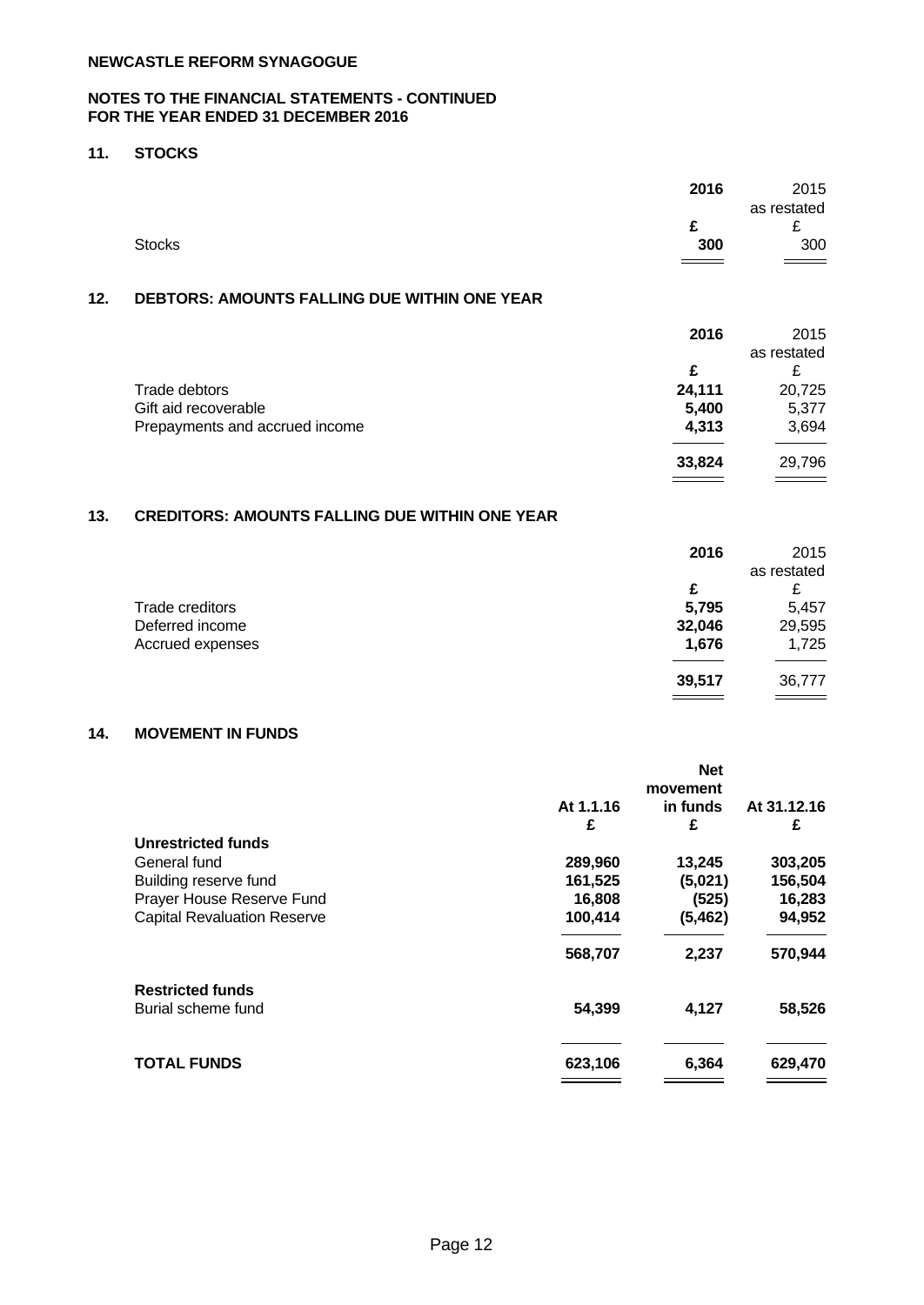#### **NOTES TO THE FINANCIAL STATEMENTS - CONTINUED FOR THE YEAR ENDED 31 DECEMBER 2016**

## **14. MOVEMENT IN FUNDS - continued**

Net movement in funds, included in the above are as follows:

|                                    | <b>Incoming</b><br><b>resources</b><br>£ | <b>Resources</b><br>expended | <b>Gains and</b><br><b>losses</b> | <b>Movement</b><br>in funds<br>£ |  |
|------------------------------------|------------------------------------------|------------------------------|-----------------------------------|----------------------------------|--|
| Unrestricted funds                 |                                          |                              |                                   |                                  |  |
| General fund                       | 54,972                                   | (41, 727)                    |                                   | 13,245                           |  |
| Building reserve fund              |                                          | (5,021)                      |                                   | (5,021)                          |  |
| Prayer House Reserve Fund          | $\blacksquare$                           | (525)                        | $\blacksquare$                    | (525)                            |  |
| <b>Capital Revaluation Reserve</b> |                                          | (5,462)                      |                                   | (5, 462)                         |  |
|                                    | 54,972                                   | (52, 735)                    |                                   | 2,237                            |  |
| <b>Restricted funds</b>            |                                          |                              |                                   |                                  |  |
| Burial scheme fund                 | 5,141                                    | (5,282)                      | 4,268                             | 4,127                            |  |
|                                    |                                          |                              |                                   |                                  |  |
| <b>TOTAL FUNDS</b>                 | 60,113                                   | (58,017)                     | 4,268                             | 6,364                            |  |
|                                    |                                          |                              |                                   |                                  |  |

#### **Designated deposits**

#### **Building Reserve**

The building reserve fund has been established to provide for the synagogue building at The Croft, Newcastle upon Tyne and represents building cost less depreciation.

#### **Prayer House**

The prayer house reserve fund provides for the building at Preston Cemetery, North Shields and represents building costs less depreciation.

#### **Capital Revaluation Reserve**

The capital revaluation reserve represents the re-valued amount of other fixed assets, together with monies donated to help fund future expenditure.

The above funds have been included separately under General funds as they represent funds allocated for accounting purposes and do not represent realised profits for general use.

#### **Restricted funds**

#### **Burial Scheme**

The burial scheme fund represents contributions towards members' burial costs within the rules of the fund.

#### **15. RELATED PARTY DISCLOSURES**

There were no related party transactions for the year ended 31 December 2016 other than the trustees expenses disclosed in note 7.

## **16. ULTIMATE CONTROLLING PARTY**

The ultimate controlling party of the synagogue is considered to be the Council of the synagogue.